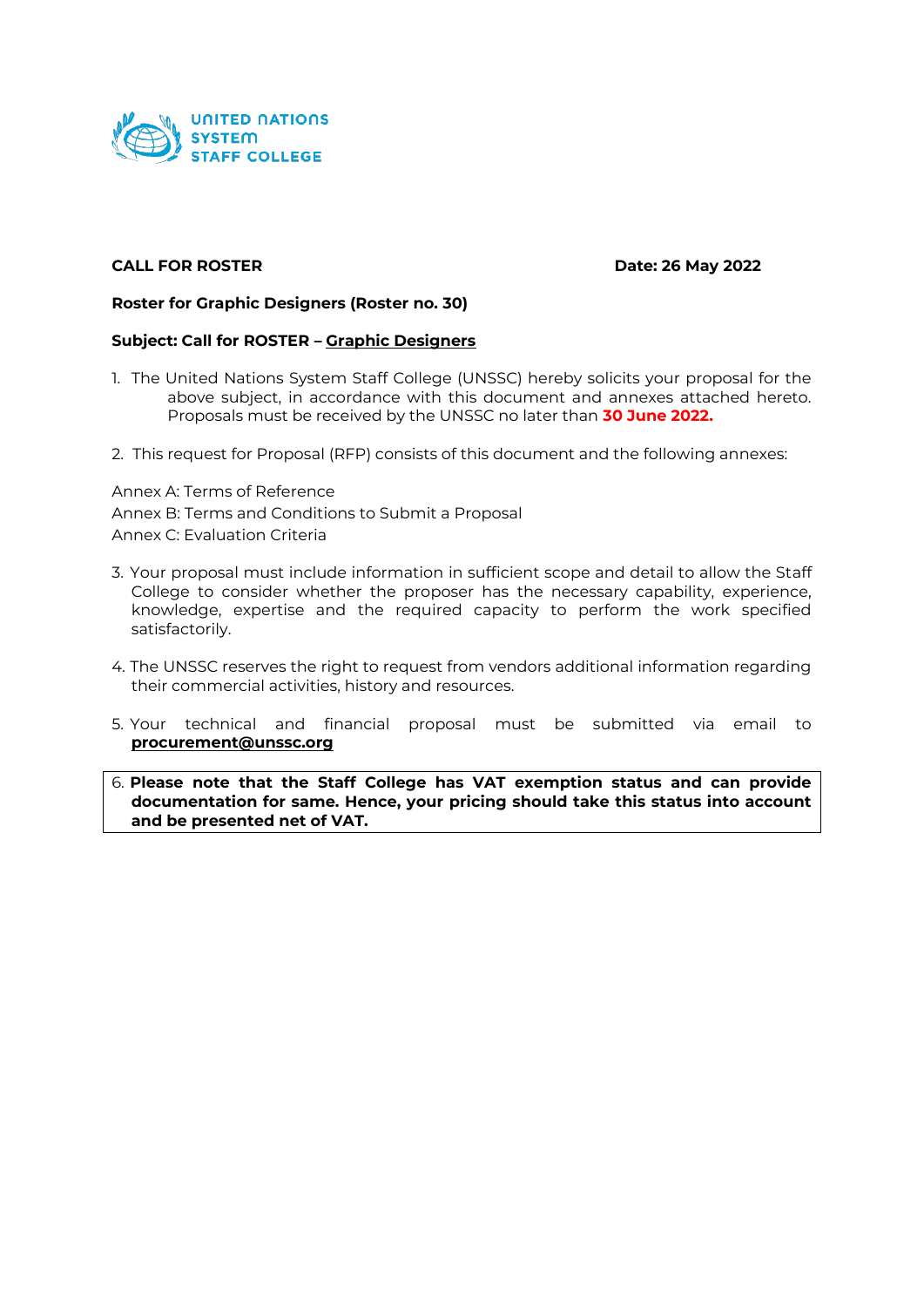## **ANNEX A - TERMS OF REFERENCE**

## **Roster for Graphic Designers**

## **Background and Context:**

#### **The United Nations System Staff College (UNSSC)**

The United Nations System Staff College (UNSSC) was created by the General Assembly to serve as a distinct, system-wide knowledge management and learning institution. UNSSC designs learning and knowledge-sharing initiatives, delivers courses, and develops tools and services to assist the UN system and its partners to strengthen their capacity to meet national, regional, and global challenges. The Staff College provides learning to advance the competencies of UN staff and partner organizations in three primary areas: 1) the 2030 Agenda for Sustainable Development, 2) peace and security, and 3) leadership and management.

For more information on the workshops / courses/ programmes, please visit:

www.unssc.org.

#### **Expected Deliverables:**

The purpose of this Call for Roster is to identify suitably vendors that can provide graphic design services to the UNSSC.

Inclusion in this Roster does not represent a contractual offer by the UNSSC.

Working under the supervision of the UNSSC Communication Team and/or specific Learning Portfolio Managers, the vendors' primary tasks include but are not limited to:

- Creating on-demand and graphics (infographics, maps, graphs etc.) for publications and outreach material;
- Preparing templates for presentation materials and publications;
- Laying out publications and other material;
- Creating illustrations and short animated GIFs;
- Fulfilling other graphic design requests as needed.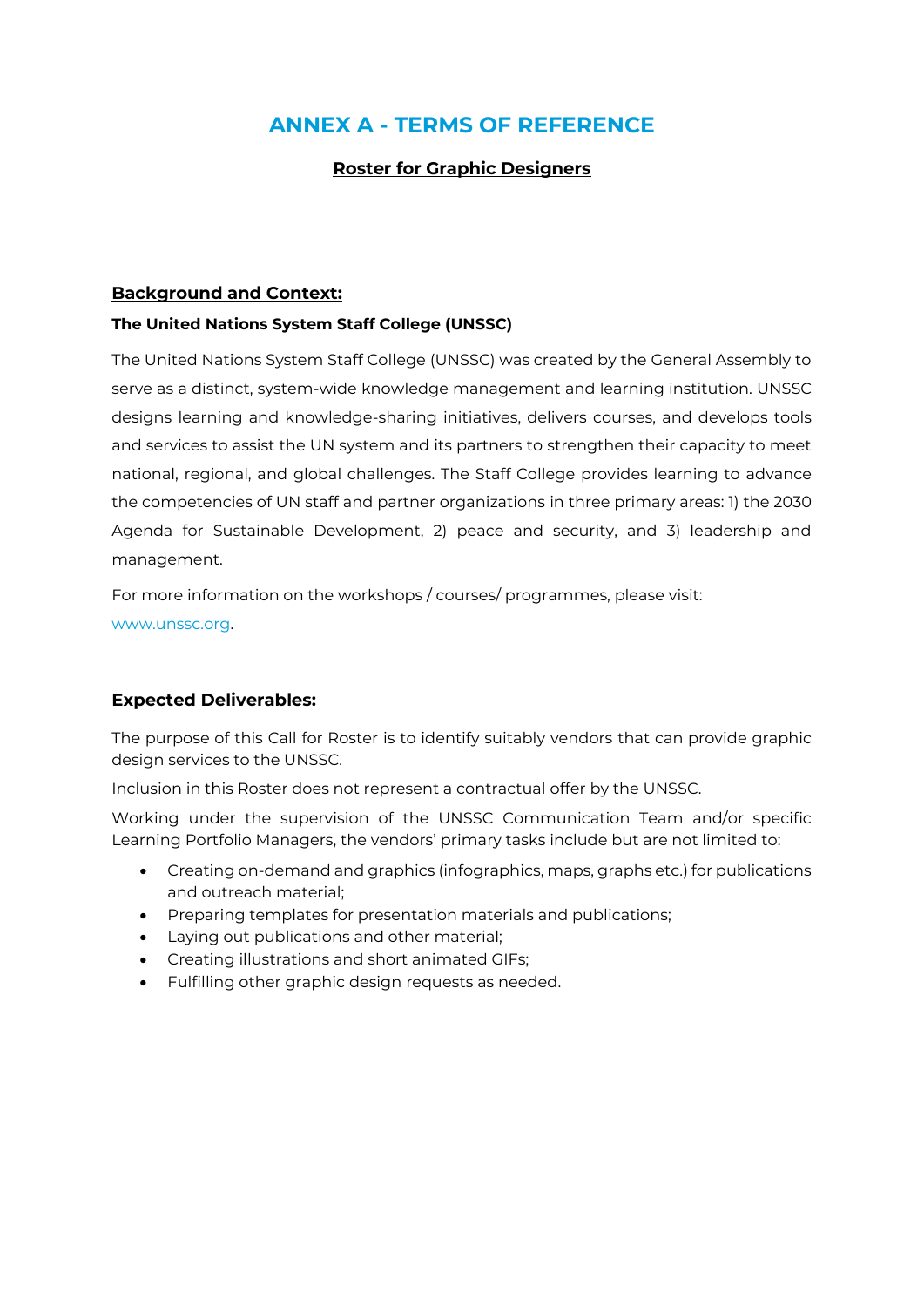# **ANNEX B – TERMS AND CONDITIONS TO SUBMIT A PROPOSAL**

## Submission of Proposals

Proposals must be submitted in English and shall be expressed in the form described in the table below:

| PRE-<br><b>REQUISITE</b>            | For<br>individual<br>applicants | Please provide a comprehensive CV or a P11 form (UN CV<br>form) clearly identifying the experiences that demonstrate<br>expertise in coaching at the executive level. The P11 form<br>can be found at<br>(http://www.unssc.org/home/sites/unssc.org/files/p11un.doc)                                                                                                                                                                                                                                                                                           |
|-------------------------------------|---------------------------------|----------------------------------------------------------------------------------------------------------------------------------------------------------------------------------------------------------------------------------------------------------------------------------------------------------------------------------------------------------------------------------------------------------------------------------------------------------------------------------------------------------------------------------------------------------------|
|                                     | <u>For</u><br>companies         | Please provide company profile clearly identifying the<br>experiences that demonstrate expertise in graphic design<br>at the international level.                                                                                                                                                                                                                                                                                                                                                                                                              |
| <b>TECHNICAL</b><br><b>PROPOSAL</b> |                                 | 1. Please submit or provide a link to your professional<br>portfolio, demonstrating advanced skills and competence<br>in graphic design Your portfolio shall include at least 10<br>samples of relevant previous work.<br>The examples should:<br>give an overview over graphic design approach and<br>style<br>demonstrate creativity, and;<br>give an overview over an array of products including<br>but not limited to: publications, illustrations,<br>infographics, presentations.<br>2. If applicable, please list the key staff that will be involved. |
|                                     |                                 | 3. Please provide written reference letters (max 3).                                                                                                                                                                                                                                                                                                                                                                                                                                                                                                           |
| <b>FINANCIAL</b><br><b>PROPOSAL</b> |                                 | Please provide your daily fee expressed in USD<br>PLEASE SPECIFY THE VALIDITY OF YOUR FINANCIAL<br>OFFER.                                                                                                                                                                                                                                                                                                                                                                                                                                                      |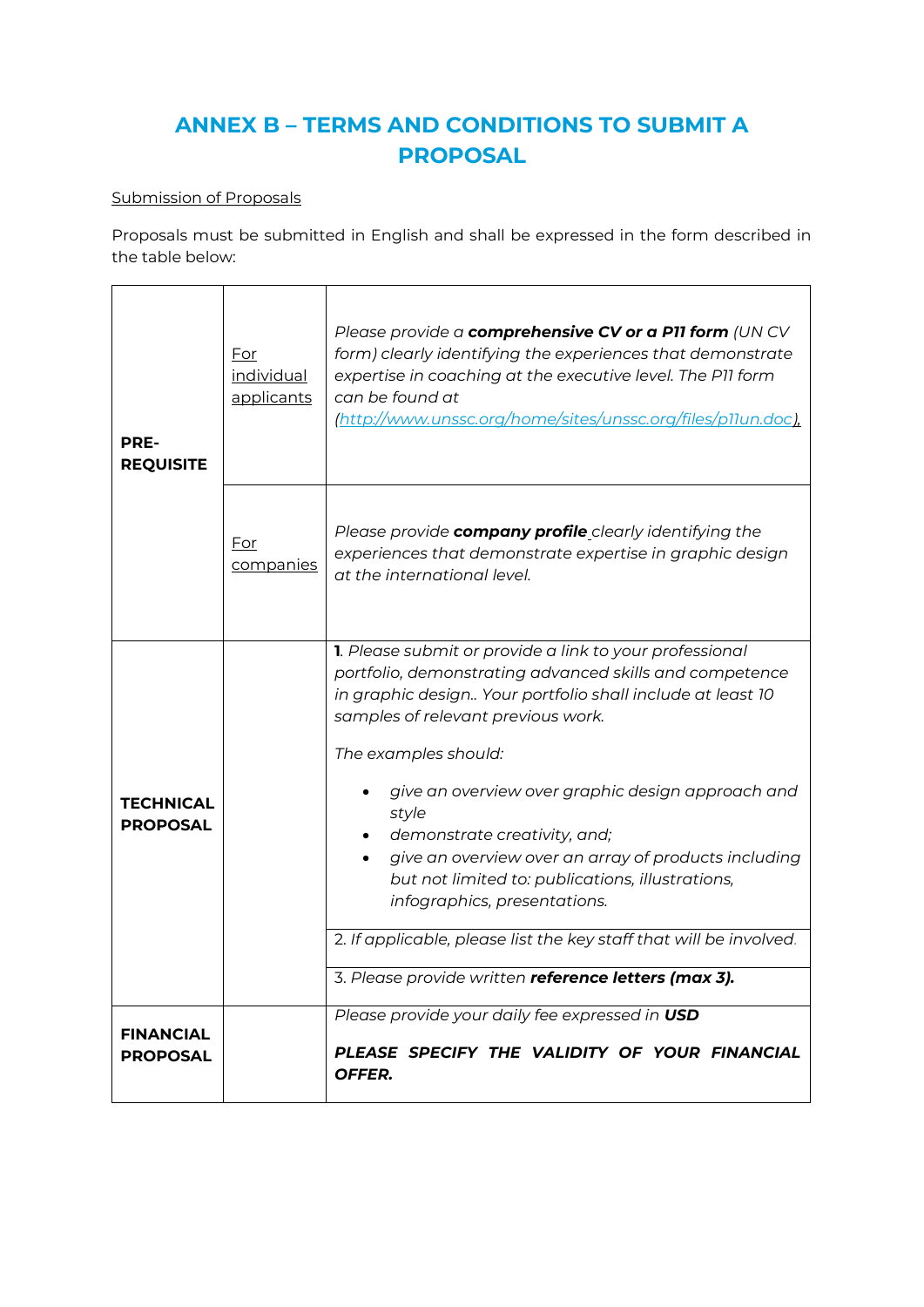Proposers must provide all information required under this Call for Roster and clearly and concisely respond to all points set out in this document. Any proposal which does not fully and comprehensively address this Call for Roster may be rejected. However, unnecessarily elaborate brochures and other presentations beyond those sufficient to present complete and effective proposals, are not encouraged.

Following submission of the proposals and final evaluation, the Staff College will have the right to retain unsuccessful proposals. It is the proposer's responsibility to identify any information of a confidential or proprietary nature contained in its proposal, so that it may be handled accordingly.

#### No Commitment

This Call for Roster does not commit the UNSSC to consider any proposal, to award a contract or to pay any costs incurred in the preparation or submission of proposals, or any costs incurred in making necessary studies for the preparation thereof, or to procure or contract for services or goods.

This Call for Roster contains no contractual proposal or offer of any kind; any proposal submitted will be regarded as an offer by the proposer and not as an acceptance by the proposer of any proposal or offer by the UNSSC. No contractual relationship will exist except pursuant to a written contract document signed by the authorized official of the Staff College and by an authorized officer of the successful proposer(s).

#### Criteria for inclusion in the Roster

All proposals will be evaluated in accordance with the evaluation criteria specified in Annex C. The successful candidates (individual or companies) will be included in a roster, which will enter into force on the date of reception of UNSSC letter of acknowledgement.

Inclusion in the roster is not limited in time. However, individual and companies who wish to modify their initial financial proposal, must re-submit their offer which will be evaluated according to the original evaluation criteria set up for inclusion in the roster.

#### Conditions of Contract

Each specific engagement will be the subject of an individual or separate contract according to the UN Rules and Regulations. Each contract shall be subject to the United Nations Standard Terms and Conditions (UNGCC) for the provision of services can be consulted here:

## [https://www.un.org/Depts/ptd/sites/www.un.org.Depts.ptd/files/files/attachment/page/pd](https://www.un.org/Depts/ptd/sites/www.un.org.Depts.ptd/files/files/attachment/page/pdf/general_condition_services.pdf) [f/general\\_condition\\_services.pdf](https://www.un.org/Depts/ptd/sites/www.un.org.Depts.ptd/files/files/attachment/page/pdf/general_condition_services.pdf)

Any reservation or comments concerning the content of the UNGCC under the terms and conditions of this Call for Roster must be included in the proposals. The absence of any reservation or comments will be considered by the UNSSC as acceptance of all the terms stated in the applicable UNGCC. Such terms include the regulation of the intellectual property rights, including but not limited to patents, copyrights, and trademarks, which are the result, directly or indirectly of the services provided to the UNSSC by the Vendor specified in this document, including its annexes.